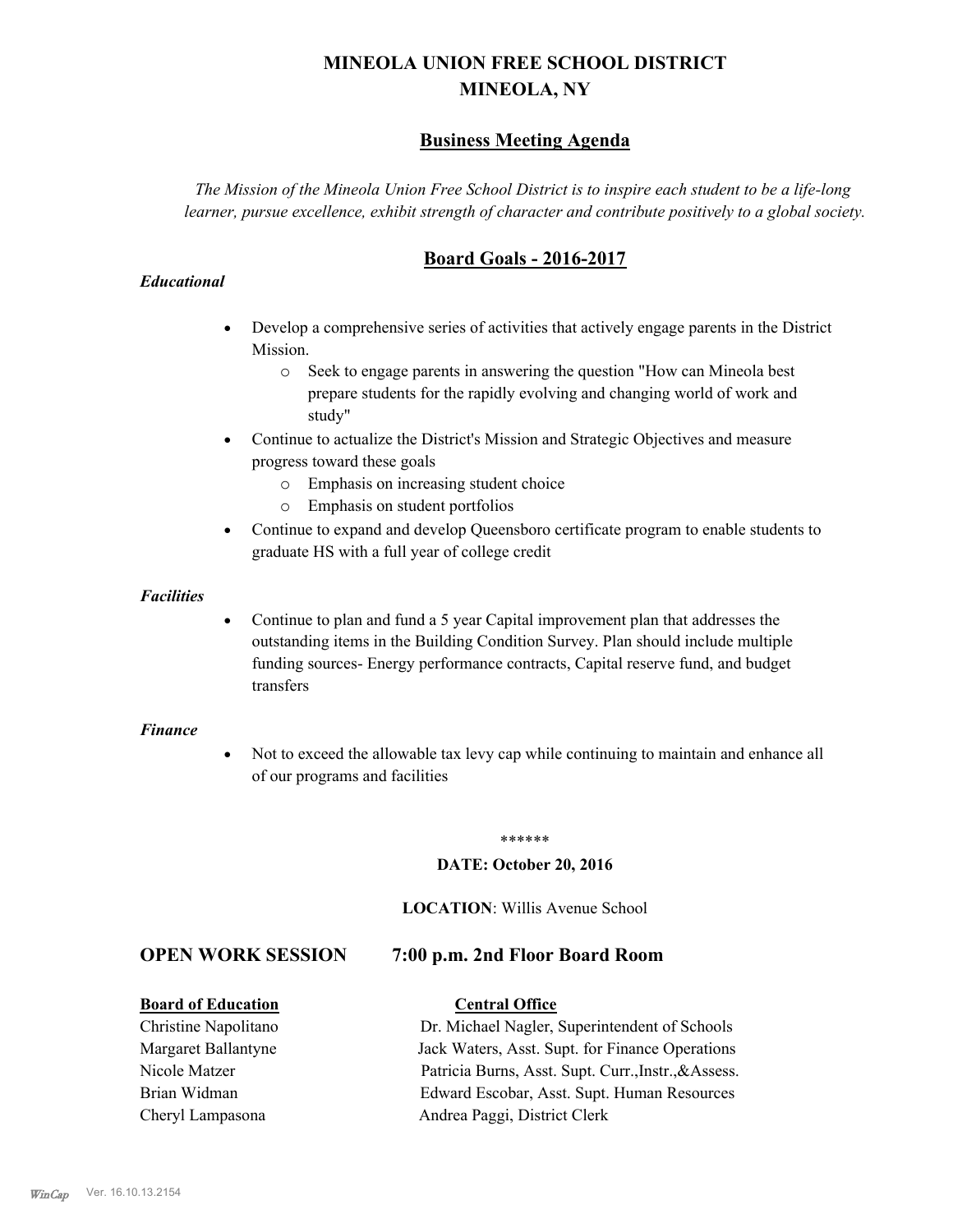**A. Call to Order B. Pledge of Allegiance C. Reading of Mission D. Moment of Silent Meditation**

**E. Dais & Visitor Introductions**

**F. High School Student Organization Report**

**G. BOE Reports**

**a. Comments from Board Trustees**

**b. Comments from Board President**

**c. Comments from Superintendent**

**H. Old Business**

**I. New Business**

**Memorandum of Understanding- ADAS**

**RESOLUTION # 25- BE IT RESOLVED**, that the Board of Education of the Mineola Union Free School District hereby authorizes and approves the Memorandum of Understanding to participate in the Nassau County Alert Domain Awareness System (ADAS) between the Mineola Union Free School District and the Nassau County Police Department.

| <b>Motion:</b><br>Second: |     |
|---------------------------|-----|
| Yes:                      | No: |
|                           |     |
|                           |     |
|                           |     |
|                           |     |
| Passed:                   |     |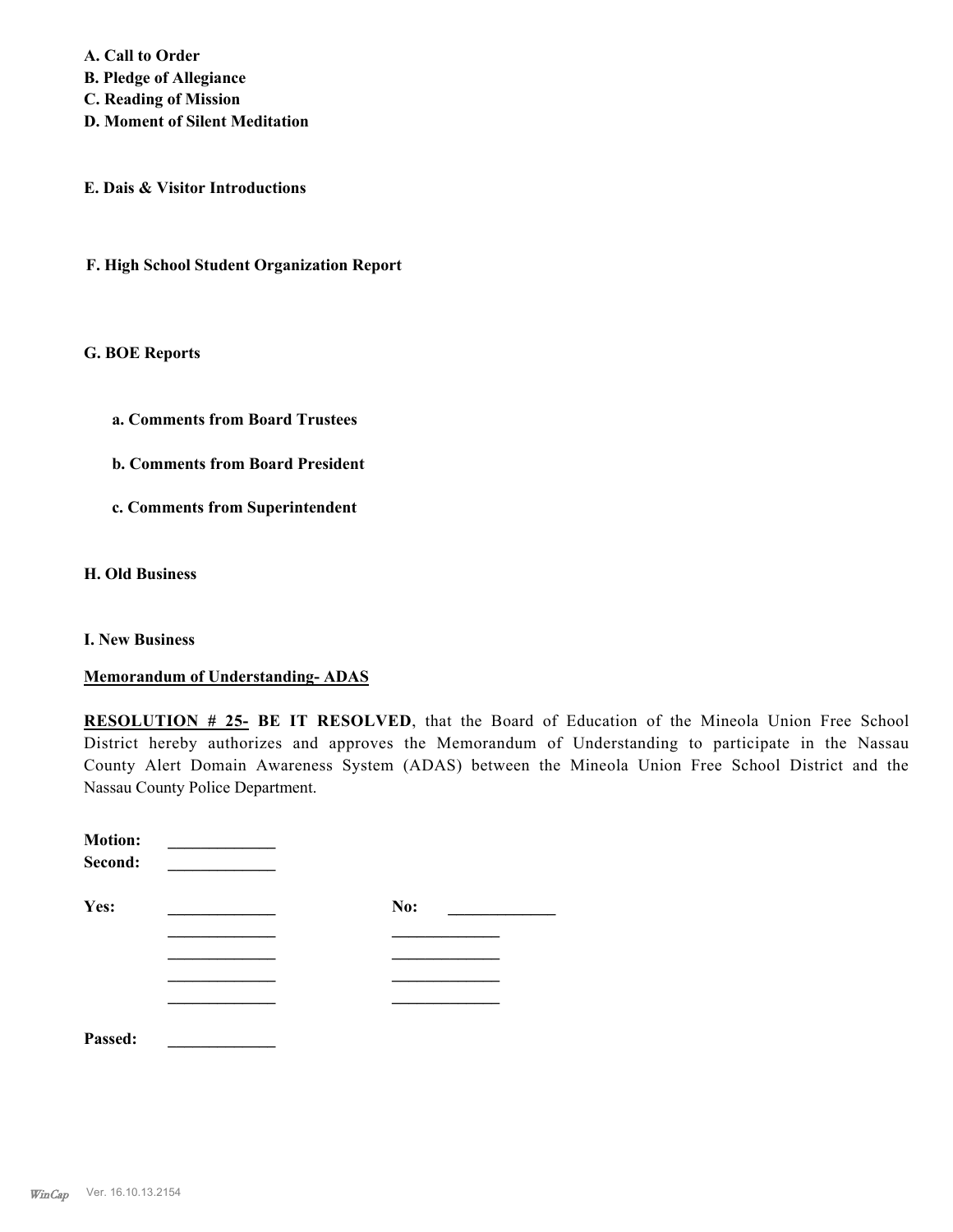### **J. Consensus Agenda**

**RESOLUTION # 26- BE IT RESOLVED** that the Board of Education approves the consensus agenda items J.1.a. through J.7.b.17., as presented.

| <b>Motion:</b><br>Second: |     |
|---------------------------|-----|
| Yes:                      | No: |
|                           |     |
|                           |     |
|                           |     |
|                           |     |
| Passed:                   |     |

### 1. **Accepting of Minutes**

That the Board of Education accepts the minutes of the October 6, 2016 Workshop Meeting as presented. a.

### 2. **Instruction**

- a. Appointments Instruction
- That the Board of Education approves the appointment of Peter Macedo, to the position of Driver's Education Instructor at an hourly rate of \$55.32 for the 2016-2017 school year. 1.
- That the Board of Education approves the appointment of Daniel Bailey, to the position of part time (.2) Physical Education/Health Teacher, effective October 1, 2016 to June 30, 2017 with a salary of .2 of BA, Step 1, \$58,706 equaling \$11,741. 2.

### Appointment(s) Sub Teacher per diem That the Board of Education approves the following individual(s) as Per Diem Substitute Teacher (s) for the current school year, at a daily rate of  $$100$  days  $0-10$ ,  $$110$  days  $11-20$ ,  $$120$  days  $21-$ 30, \$130 day 31+; and retirees at a daily rate of \$125.00 per day, \$130 per day after 30 days.: b.

### EMPLOYEE NAME EMPLOYEE CERTIFICATION

2. Mark Steinmuller Physical Ed 3. Meaghan Crimmins PreK - Grade 6

5. Meaghan Crimmins PreK - Grade 6

- 1. Jacqueline Nyman Early Childhood Education (Birth 2)
- Appointment(s) Permanent Substitute Teachers That the Board of Education approves the following individual(s) as Permanent Substitute Teacher(s) for the current school year, at a daily rate of \$100 for days 0-10, \$110 for days 11-20, \$120 for days 21-30, \$130 for day 31+, effective October 1st to May 31st. c.

### **EMPLOYEE NAME EMPLOYEE CERTIFICATION**

- 1. Gail Marques Childhood Education (Grades 1-6) 2. Beverly Coleman Spanish 7-12 3. Jacqueline Nyman Childhood Education (Grades 1-6) 4. Mark Steinmuller Physical Ed
- *WinCap* Ver. 16.10.13.2154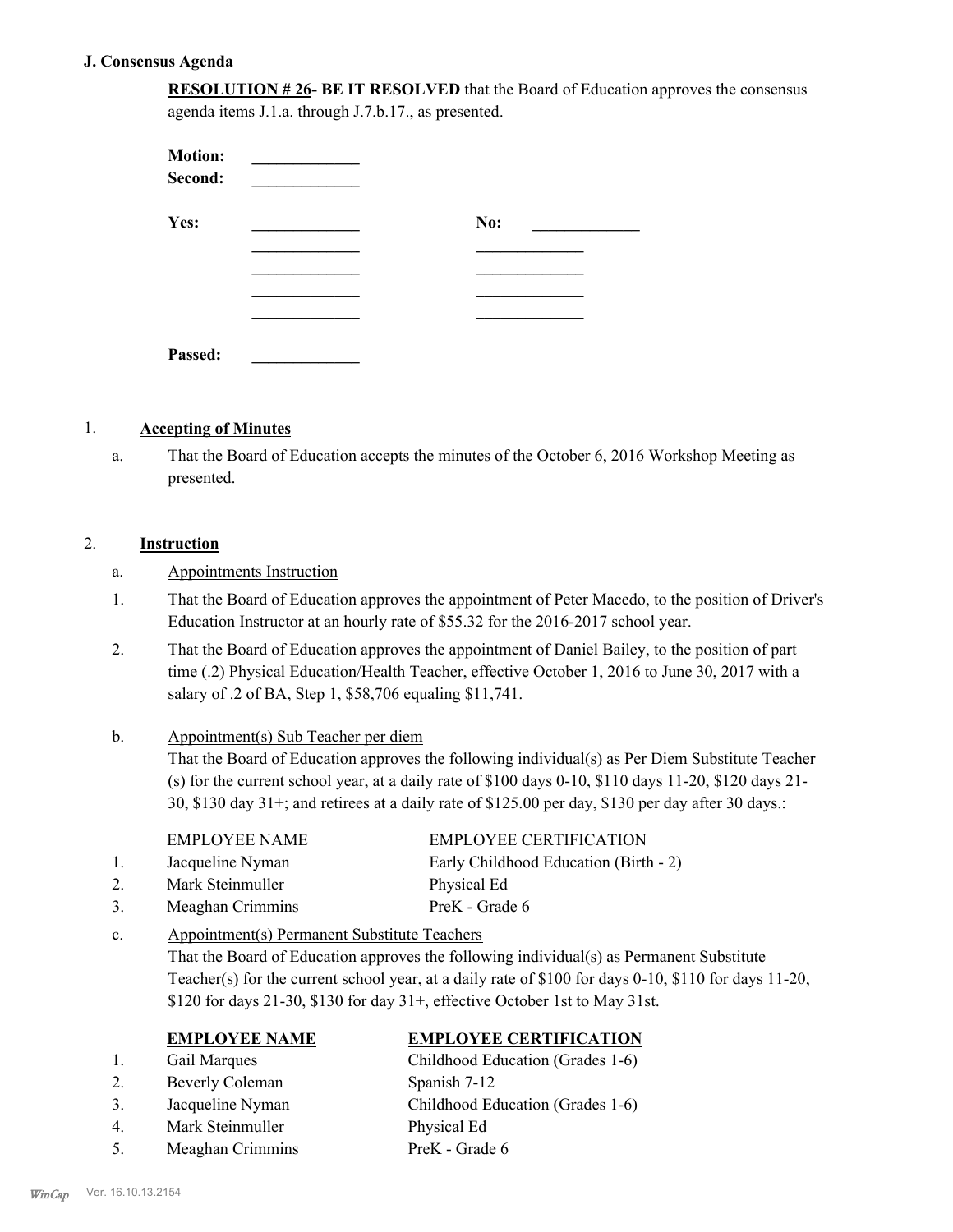- d. Retirement(s) Instruction
- That the Board of Education accepts, with regret, the resignation of Caryl A. Salesi, for the purpose of retirement, effective Januay 27, 2017. 1.

### 3. **Instruction: Contracted**

a. That the Board of Education approves the Related Services Agreement between the Mineola UFSD and Extraordinary Pediatrics, P.C. for the 2016- 2017 school year.

b. That the Board of Education approves the Nursing Services Agreement between the Mineola UFSD and US Medical Staffing, LLC, for the 2016- 2017 school year.

c. That the Board of Education approves the Instructional Services Agreement between the Mineola UFSD and Mill Neck Manor School for the Deaf for the 2016- 2017 school year.

d. That the Board of Education approves the Medical Services Agreement between the Mineola UFSD and Winthrop Pediatric Associates, P.C. for the 2016- 2017 school year.

### 4. **Civil Service**

### a. Appointments

- That the Board of Education approve the appointment of Mariela Knight, to the position of part time Teacher Aide at Jackson Avenue School, effective October 21, 2016. Salary is \$13.95 per hour on Step 1. 1.
- That the Board of Education approve the appointment of Marianne Wachter, from part time to full time Teacher Aide, to replace Geraldine Aiello, who retired, effective October 21. 2016. Salary is \$26,462 on Step 5; probation is 26 weeks. 2.

### 5. **Business /Finance**

### a. **Treasurer's Report**

1. That the Board of Education accepts the Treasurer's report for the period ending August 31, 2016 and directs that it be placed on file.

### b. **Approval of Invoices and Payroll**

1. That the Board of Education accepts the Invoices and Payroll for the period ending September 30, 2016

| A/P Warrant # 5 | September $14, 2016$ | \$1,683,673.72 |
|-----------------|----------------------|----------------|
| A/P Warrant # 6 | September 28, 2016   | \$ 650,538.75  |

### **TOTAL EXPENSES \$ 2,334,212.47**

PAYROLL  $# 5 & 46$ 

| General | \$4,047,014.43 |
|---------|----------------|
| F Fund  | \$48,318.52    |

**TOTAL PAYROLL \$ 4,095,332.95**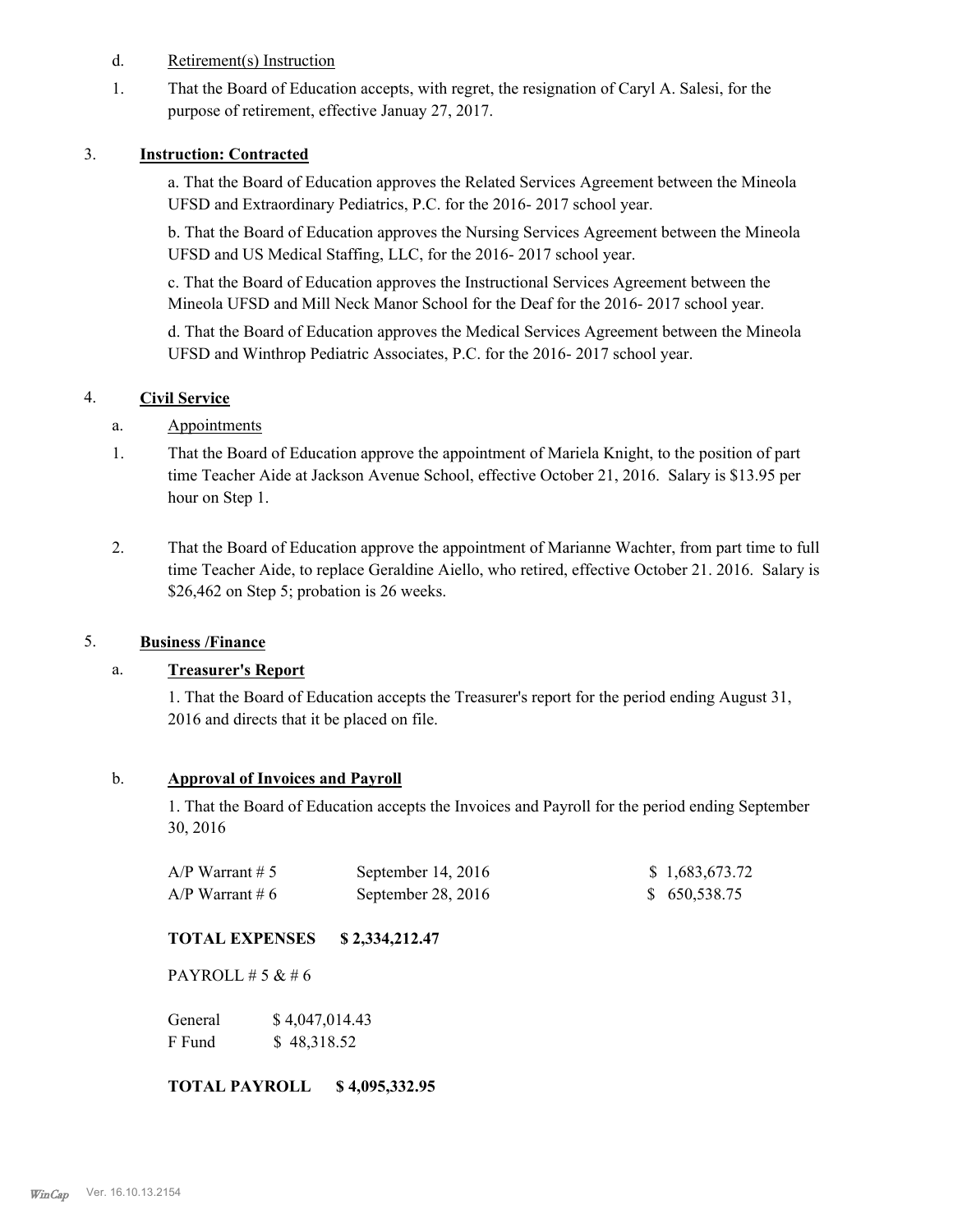## 6. **Other**

a. That the Board of Education approve a \$2,000 stipend for Kim Baker for the position of Training Instructor for Transportation for the school year 2016/2017.

### **Business/Finance: Disposal of District Property** 7.

That the Board of Education approves the disposal of the following district property, according to Policy #5250, declaring them obsolete:

- Printers: a.
	- 1. Lexmark x7675- Serial # 000P07542422008/10
	- 2. Lexmark C792- Serial # 5062019400FPM
	- 3. Lexmark T644- Serial # 00040096A8E7
- Projectors: b.
	- 1. Sanyo PLC-XW55A Serial # 68527125
	- 2. Sanyo PLC-XW55A Serial # 68527128
	- 3. Sanyo PLC-XW55A Serial # 68527936
	- 4. Sanyo PLC-XW55A Serial # 68527123
	- 5. Sanyo PLC-XW55A Serial # 68527092
	- 6. Sanyo PLC-XW55A Serial # 68527933
	- 7. Sanyo PLC-XW55A Serial # 68527929
	- 8. Sanyo PLC-XW55A Serial # 68527937
	- 9. Sanyo PLC-XW55A Serial # 68527126
	- 10. Sanyo PLC-XW55A Serial # 68527122
	- 11. Sanyo PLC-XW55A Serial # 68114065
	- 12. Sanyo PLC-XW55A Serial # 68114073
	- 13. Sanyo PLC-XW55A Serial # 68114046
	- 14. Mitsubishi XD206U Serial # 1008790
	- 15. Mitsubishi XD205R Serial # 6713284
	- 16. Mitsubishi XD221U Serial # 0020659
	- 17. Mitsubishi XD221U Serial # 0020647

## **K. Superintendent's Report**

# Superintendent of Schools' Reports for 10/20/16 Presentations:

1. Survey Results- College and Career Readiness Survey and Engagement Survey

Superintendent Comments

### **L. Public Comments**